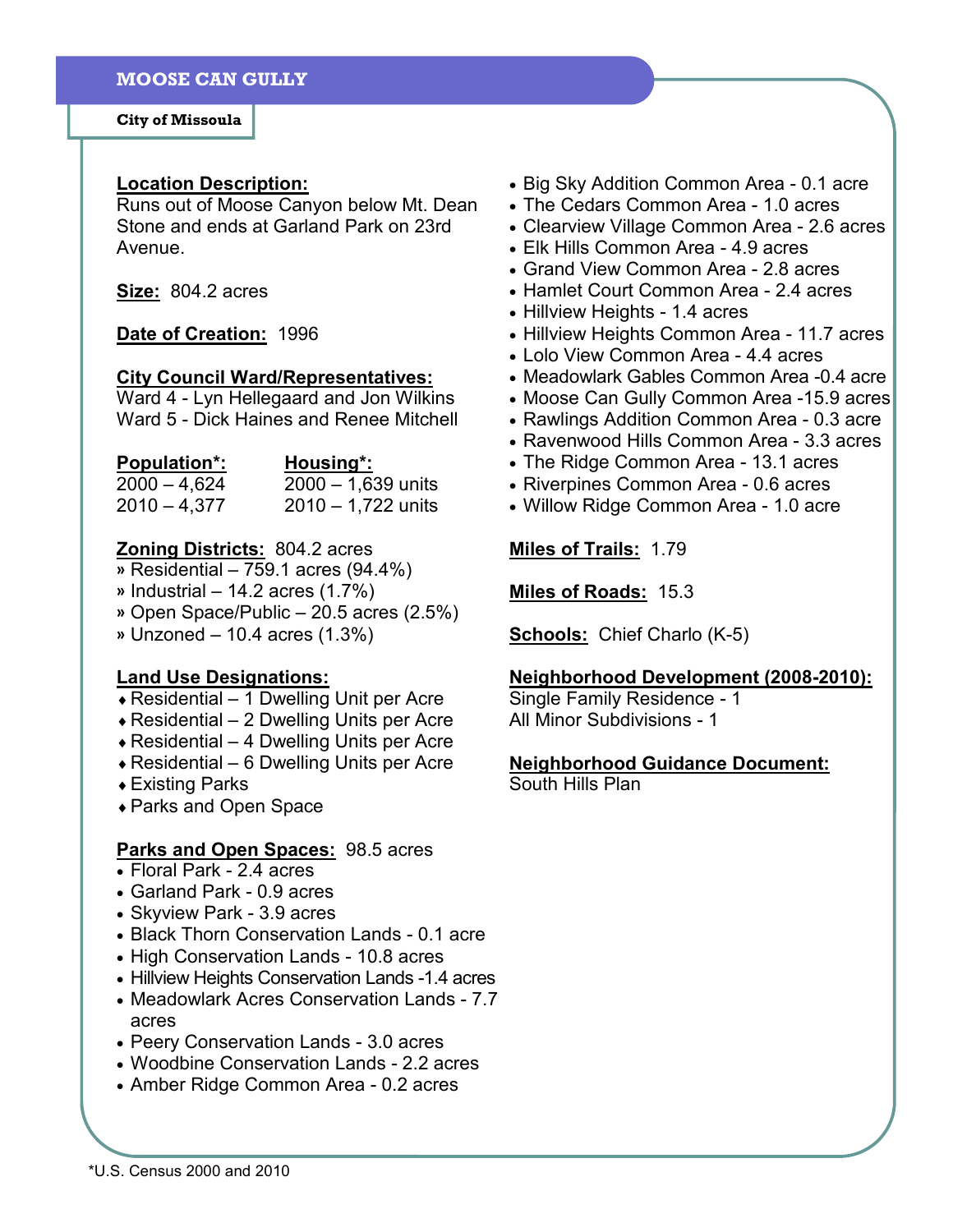

File: OPG\Urban Intitiatives\Neighborhoods\Mapping\Comp\_Plan Source: City of Missoula Mapping\GIS, OPG Mapping/GIS, OPG Mapping/GIS, OPG Mapping

Maps Produced by OPG - JGress April 2010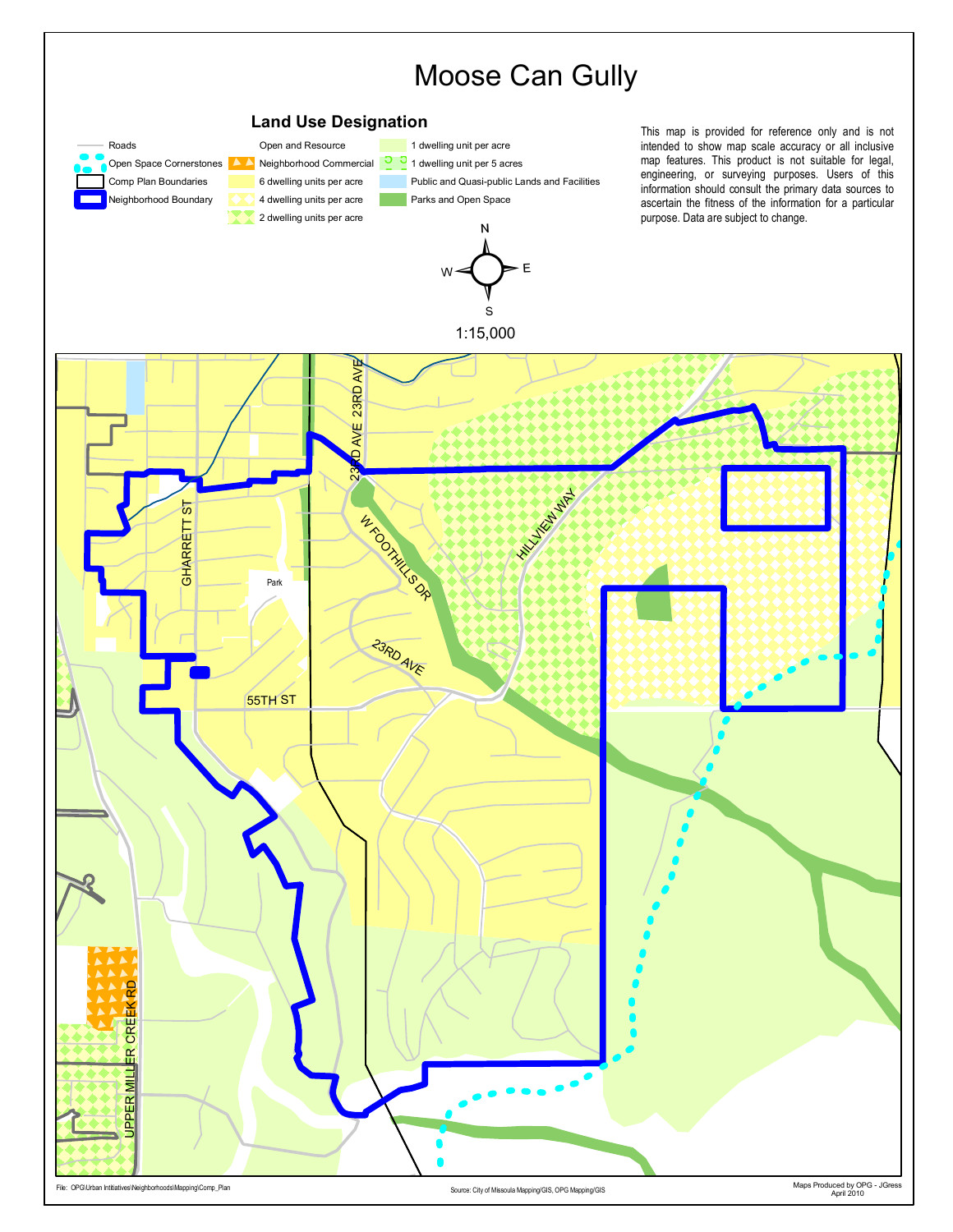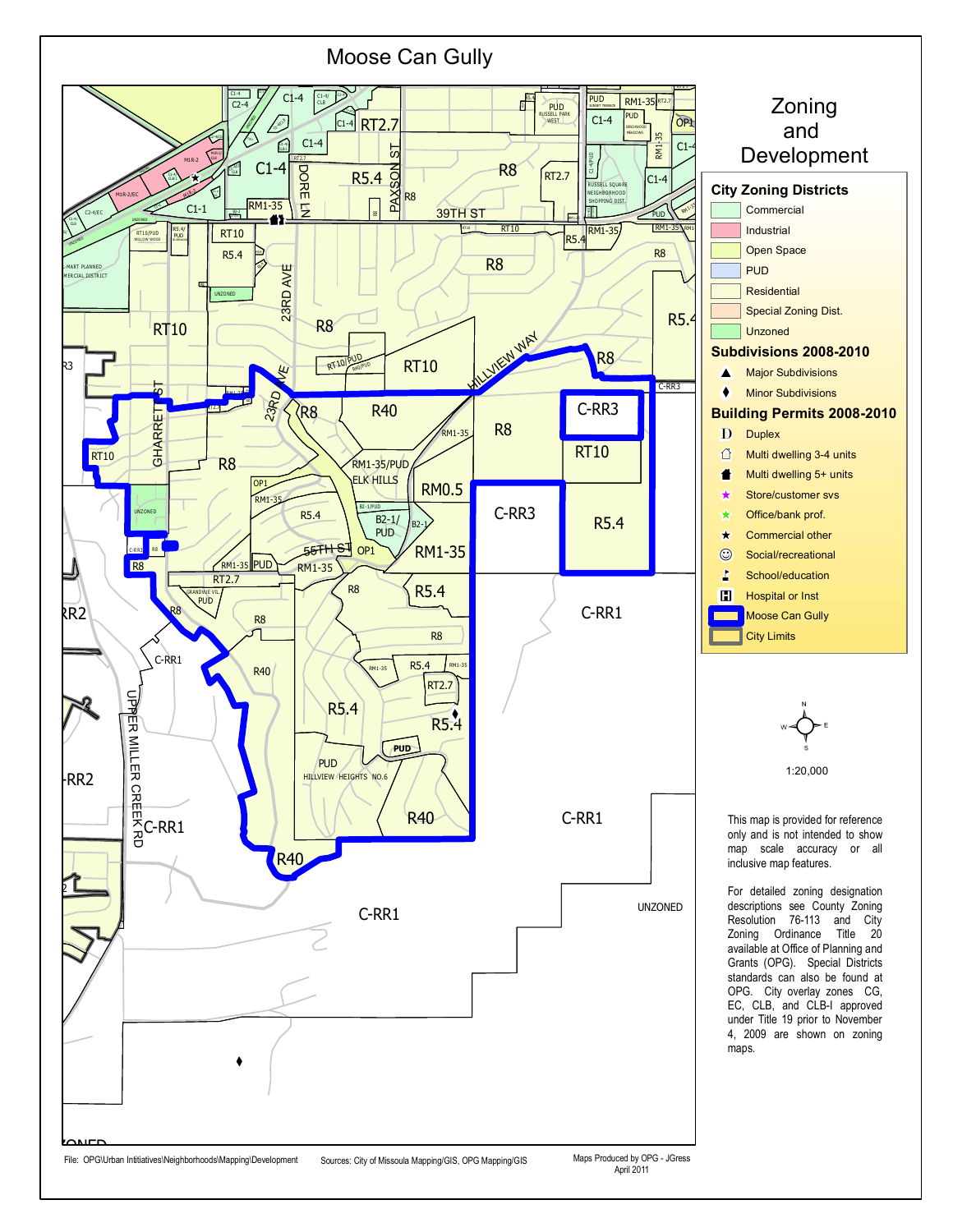